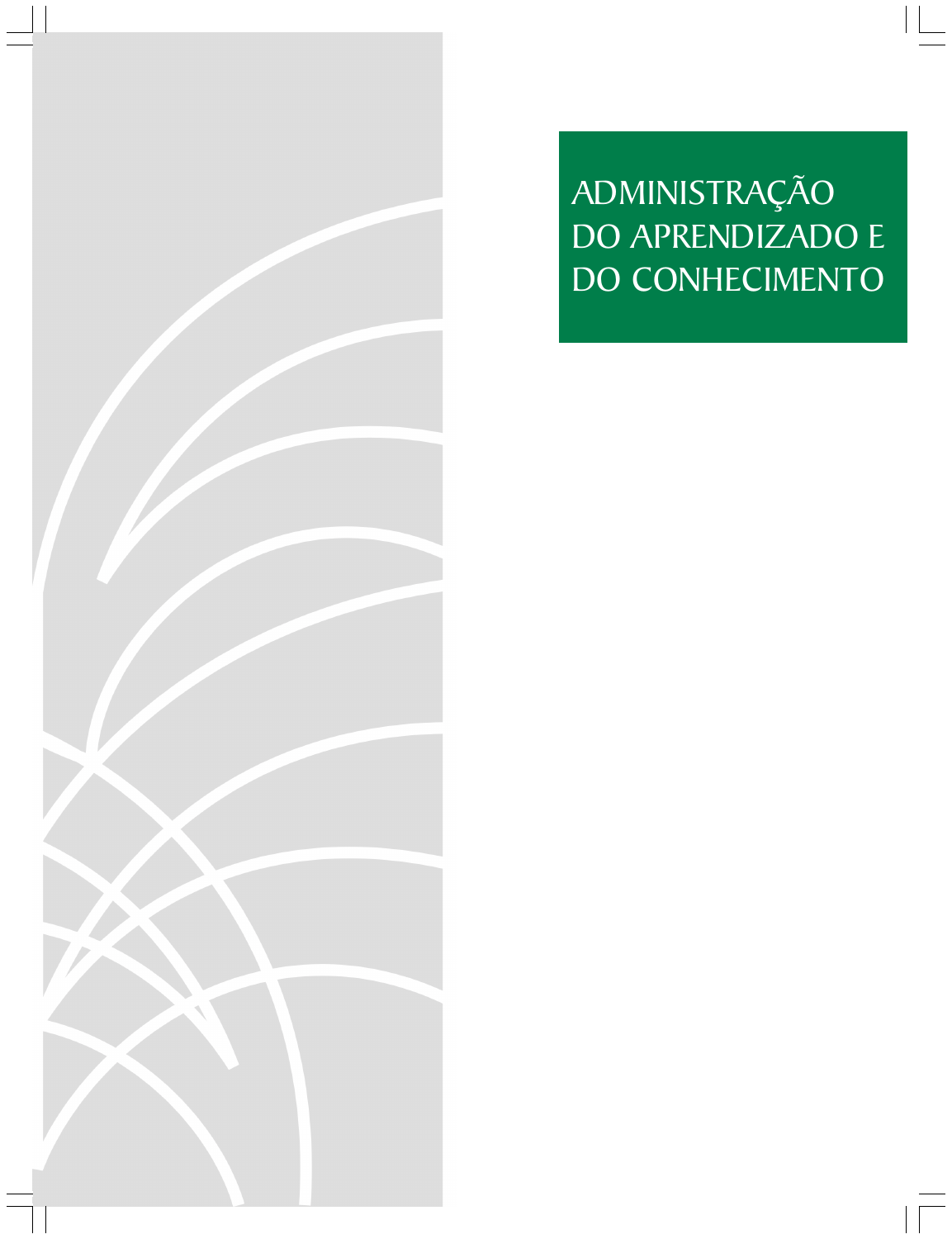ADMINISTRAÇÃO DO APRENDIZADO E DO CONHECIMENTO

KARINA DE DÉA ROGLIO

# **SHARING EXPERIENCES AS A SOURCE OF LEARNING: COMPARING AN AMERICAN WITH A BRAZILIAN EXECUTIVE MBA PROGRAM**

# O COMPARTILHAMENTO DE EXPERIÊNCIAS COMO FONTE DE APRENDIZADO: COMPARANDO UM PROGRAMA DE MBA EXECUTIVO BRASILEIRO COM UM AMERICANO

Karina De Déa Roglio Pontifícia Universidade Católica - PR

## RESUMO

O objetivo deste artigo é analisar influências do processo de compartilhar experiências para o desenvolvimento da prática reflexiva dos executivos e comparar o uso dessa estratégia de ensino-aprendizagem em dois Programas de MBA Executivo. O conceito de prática reflexiva, apresentado por Schön (1983), pode ser considerado uma opção valiosa para o aumento da efetividade do processo decisório dos executivos. A aprendizagem baseada no compartilhamento de experiências estimula o desenvolvimento da prática reflexiva. A pesquisa de campo foi aplicada em duas escolas de negócios, uma nos EUA e outra no Brasil. Os resultados indicaram que o processo de compartilhar experiências é essencial para o desenvolvimento da prática reflexiva nesses programas. Entretanto, foram identificadas diferenças no uso dessa estratégia de ensino-aprendizagem e apresentadas alternativas para aprimorar os resultados da aprendizagem baseada no compartilhamento de experiências no Programa de MBA Executivo no Brasil.

## PALAVRAS-CHAVE

Prática Reflexiva. Experiências Compartilhadas. Educação Executiva.

## **ABSTRACT**

This paper has the purpose to analyze the influences of sharing experiences to the development of executives' reflective practice and to compare the use of this instructional strategy in two Executive MBA Programs. The reflective practice concept, presented by Schön (1983), can be considered as a worthy option to increase the effectiveness of executives'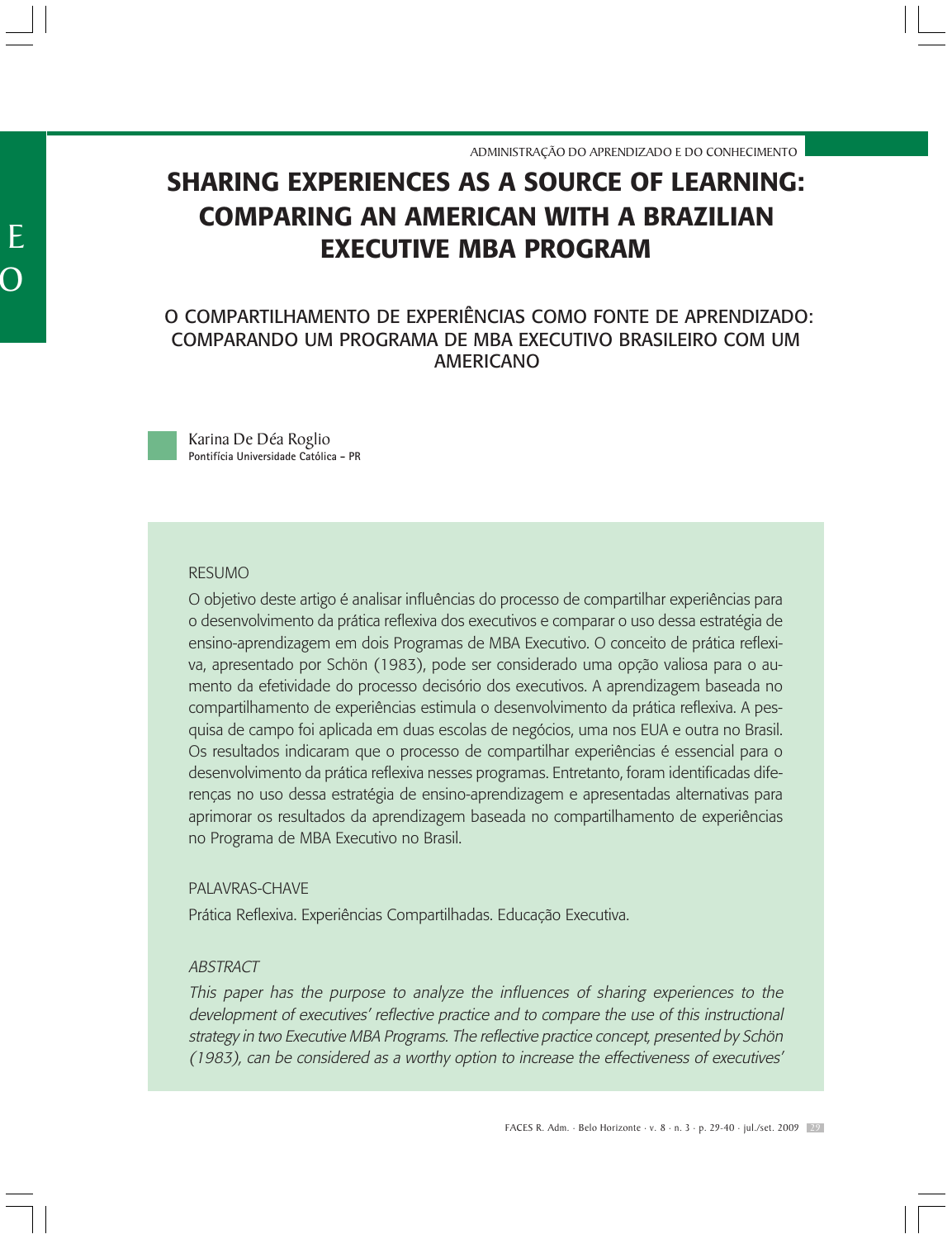decision-making process. Learning by sharing experiences encourages the development of the reflective practice. The empirical research was applied at two Business Schools, one in USA and the other in Brazil. Results indicated that the process of learning by sharing experiences is essential to a successful development of reflective practice in both Executive MBA Programs investigated. However, we identified several differences in the use of this learning strategy and presented some alternatives to enhance the results of learning by sharing experiences in the Executive MBA Program in Brazil.

## **KFYWORDS**

Reflective Practice. Sharing Experiences. Executive Education.

#### **INTRODUCTION**

In the organizational context, executives are challenged to make effective decisions that overcome the ambiguity and instability in both internal and external environments. The reflective practice concept, proposed by Schön (1983), is an alternative to enhance the effectiveness of executives' decisions. The purpose of this paper is to analyze the importance of sharing experiences to the development of executives' reflective practice and to compare the use of this instructional strategy in two Executive MBA Programs.

The choice of investigating Executive MBA Programs was based on some specific characteristics of these programs: (1) they are designed for executives, and tailored to their professionals' needs; (2) the exercise of reflective practice can be encouraged during the length of the program; (3) along the program, executives share a common experience of professional and personal development.

In the following, we first present a short review of the reflective practice concept and its relevance on executives' decision-making process. Then we review the literature about the development of the reflective practice in Executive Education Programs.

After that the methodology is described. In the subsequent section, we summarize the results and, in the final section, we present conclusions.

# **THE REFLECTIVE PRACTICE IN DECISION-MAKING PROCESSES**

According to Schön (1983), the reflective practice is based on the ideas of knowing-in-action, reflection-in-action, and reflection-on-action. Knowing-in-action is a spontaneous and usual action that happens in daily practices. It can be identified when practitioners learn how to do something and become capable of executing it in smooth sequences of activity, recognition, decision, and adjustment without having to think about it. However, people are usually surprised by unexpected experiences that occur when something fails to meet their expectations. In an attempt to preserve the constancy of their usual patterns of knowing-in-action, they may (1) respond to a surprise by brushing it aside, selectively in attending to the signals that produce it; (2) respond to it by reflection. This reflection, continues the author, occurs in one of two ways:

People may reflect-on-action, thinking back on what they have done in order to discover how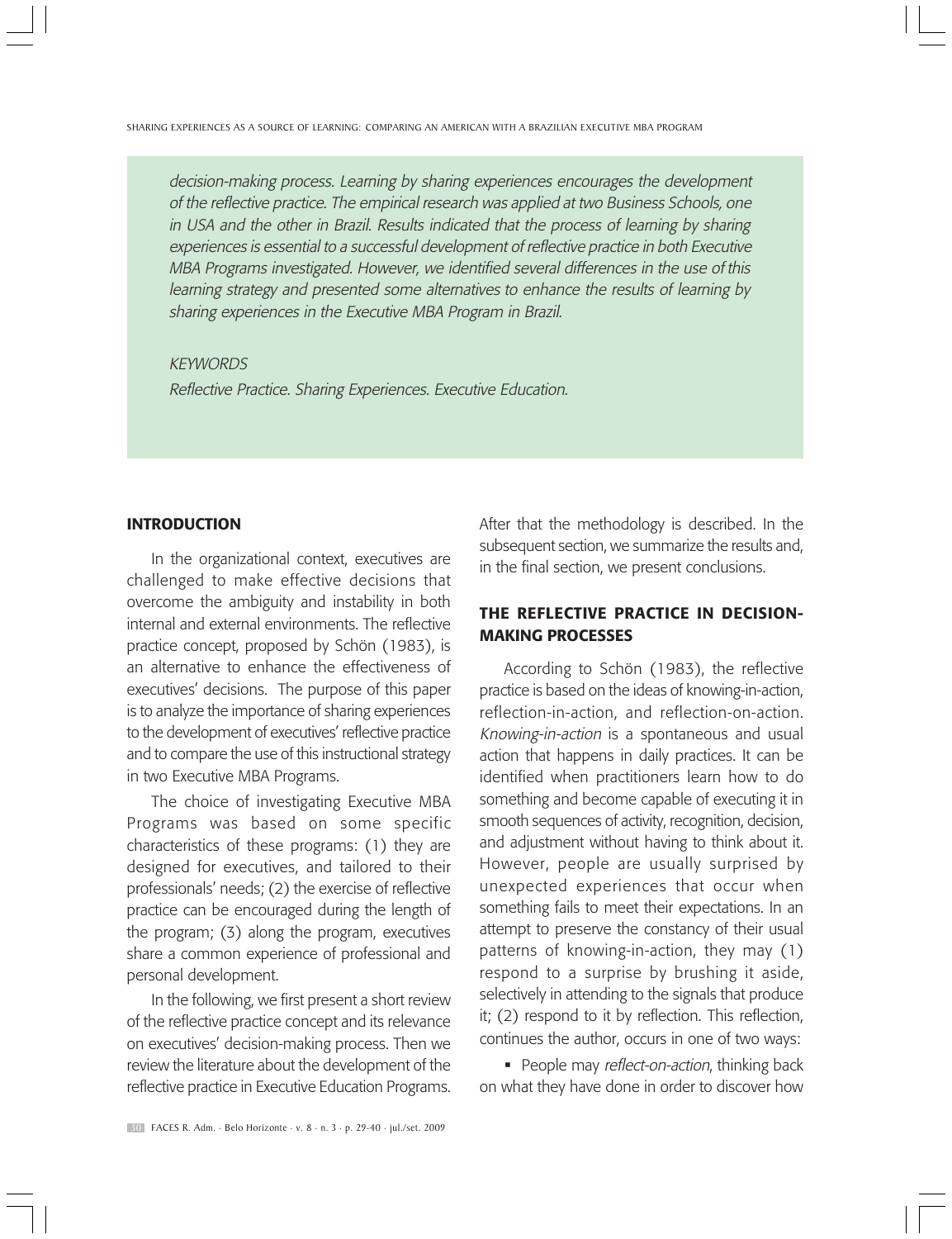their knowing-in-action may have contributed to an unexpected outcome or they may pause in the midst of an action to reflect.

People may reflect-in-action in the midst of an action, without suspending it. They reshape what they are doing while doing it.

Schön (1983, p. 243) stated that, despite the hegemony of the idea that managers are technicians, some of them remain conscious of their professional artistry. This artistry is used in uncertain situations that require decisions under stress and limited time that do not allow a rational decision making process. In these situations, managers reflect in action. Nevertheless, this author warned that "managers do reflect-in-action, but they seldom reflect on their reflection-in-action. Hence this crucially important dimension of their art tends to remain private and inaccessible to others. Moreover, because awareness of one's intuitive thinking usually grows out of practice in articulating it to others, managers often have little access to their own reflection-in-action". As a consequence, the art of management remains obscure, preventing the development of reflective executives, as they cannot help others to learn how to do what they can do.

The relevance of developing reflective practice in decision-making processes is related to executives' role in making organizational strategic decisions and leading changes. This role was showed in several studies, introduced by Argyris (2002), Drucker (2003), Ghoshal, Arnzen, and Brownfield (1992), Gosling and Mintzberg (2003), Mintzberg (1989), Senge (2003), Schön (1975). According to Mintzberg (1989, p. 24), managers work is vital in the society, as they define how organizations serve the society and how its talents and resources are managed. Gosling and Mintzberg (2003) found that many organizations face key problems: (1) they are focused on action, but they are not so adept at stepping back to reflect on their situations; (2) others face the opposite: they are so involved in the reflective process on their problems that they cannot get things done fast enough. And, indeed, there are those afflicted by both problems. These two aspects establish the bounds of management: action and reflection. In this context, managers need to stop, think and reflect profoundly on their experiences, as it is important to appreciate the past before using the present to obtain a better future. The ideas presented by these authors indicate the importance of developing the reflective practice in executives' decision-making processes.

# **THE REFLECTIVE PRACTICE IN EXECUTIVE EDUCATION PROGRAMS**

Dewey (1933) is considered the precursor of the reflective thinking concept as an essential element of learning and education. According to him, all real learning occurs over time, as people move between the world of thinking and the world of action. Learning is never simply an intellectual exercise, nor is it a matter of changing behavior. It is an interactive process linking the two in a spiral to continually expand capabilities. This actionreflection relationship favors the development of reflective practitioners.

Regarding the development of reflective thinking in Higher Education, Light and Cox (2001, p. 63) proposed a more constructivist concept of learning. According to these authors, "Learning is not concerned with decoding and recalling information but rather with the process of social and practical understanding. It is an active and meaningful construction of facts, ideas, concepts, theories and experiences in order to work and manage successfully in a changing world of multiple and synchronous contexts".

In his analysis of Higher Education, Schön (1987) mentioned the crisis of confidence in professional knowledge that is based in the rigoror-relevance dilemma. This dilemma lies between the prevailing idea of rigorous professional knowledge (based on technical rationality) and the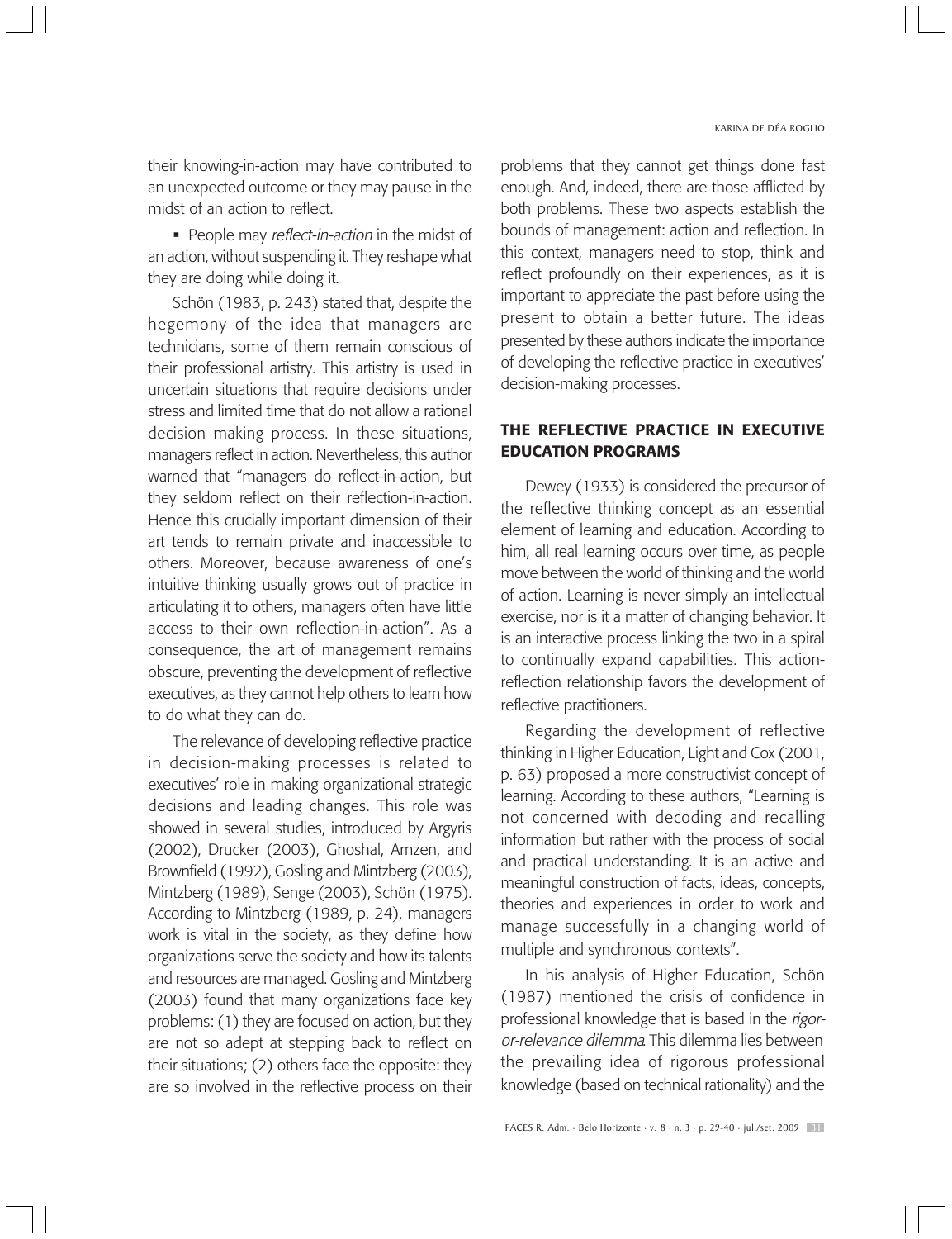awareness of indeterminate zones of practice (characterized by uncertainty, uniqueness, and value conflict). According to the author, this crisis corresponds to a similar crisis in professional education and prompts discussions on the existing "gap between the schools' prevailing conception of professional knowledge and the actual competencies required of practitioners in the field" (SCHÖN, 1987, p. 10). In this context, a more appropriate model for professional education is necessary in order to prepare the students to become reflective practitioners, capable to cope with complex and multi-faceted problems.

In accordance with this idea, Bennis and O'Toole (2005) affirmed that the educational crisis in business administration is a consequence, among other things, of the dilemma between rigor and relevance. These authors criticized the academic excellence model used in MBA schools that consider the rigor of scientific research as the principal indicator of performance. The problem, according to these authors, is not related to the scientific rigor, but to the fact that they have disregarded other forms of knowledge. Thus, it is necessary for Business Schools to seek a balance between scientific rigor and practical relevance.

A number of authors, such as Grey (2004); Gosling and Mintzberg (2003); G. Smith (2003); P. Smith (2001); Reynolds and Vince (2004); Roglio (2006); Schön (1987), have examined alternatives to these critiques, and analyzed different possibilities for restructuring management education programs. These investigations presented a reflective approach to management education, and given the characteristics of students enrolled in these programs, draw on experiential learning theory and adult education as useful theoretical reference points.

The focus on experience, proposed by the Experiential Learning Theory, is an essential component to the reflective practice development. Indeed, there is an underlying unity in the nature of learning as a dialectic process integrating experience and concepts, observations and action. Kolb (1984, p. 38) defined learning as "the process whereby knowledge is created through the transformation of experience". This author added that the concept of experiential learning implies that all learning is relearning: nobody enters a learning situation without some articulated ideas about the topic in hand. This is why it is essential for educators to relate these ideas to the learning process.

The process of experiential learning proposed by Kolb (1984) is represented in a cycle composed by four adaptive learning modes: concrete experience; reflective observation; abstract conceptualization; and active experimentation. In fact, the experiential learning cycle contains the same elements of the reflective thinking spiral proposed by Dewey (1933): the occurrence of a difficulty, its location and definition; occurrence of a suggested explanation or possible solution; the rational elaboration of an idea; and further observation and experiment leading to its acceptance or rejection. Regarding executive education, this author argued that there is no sense to think of executive education disconnected from the experiential learning, because "Adults' learning interests are embedded in their personal histories, in their visions of who they are in the world and in what they can do and want to do. For them, learning methods that combine work and study, theory and practice provide a more familiar and therefore more productive arena for learning" (KOLB, 1984, p. 38).

The process of adult learning has been extensively investigated by Knowles (1984). Knowles, Holton III, and Swanson (2005) presented a conceptual framework for adult education based on six basic premises which they argued differentiates adult learners from children as learners. Adult learners were distinguished as having: a need to know, a self-concept, life experience as a resource for learning, a readiness to learn, immediate knowledge application, and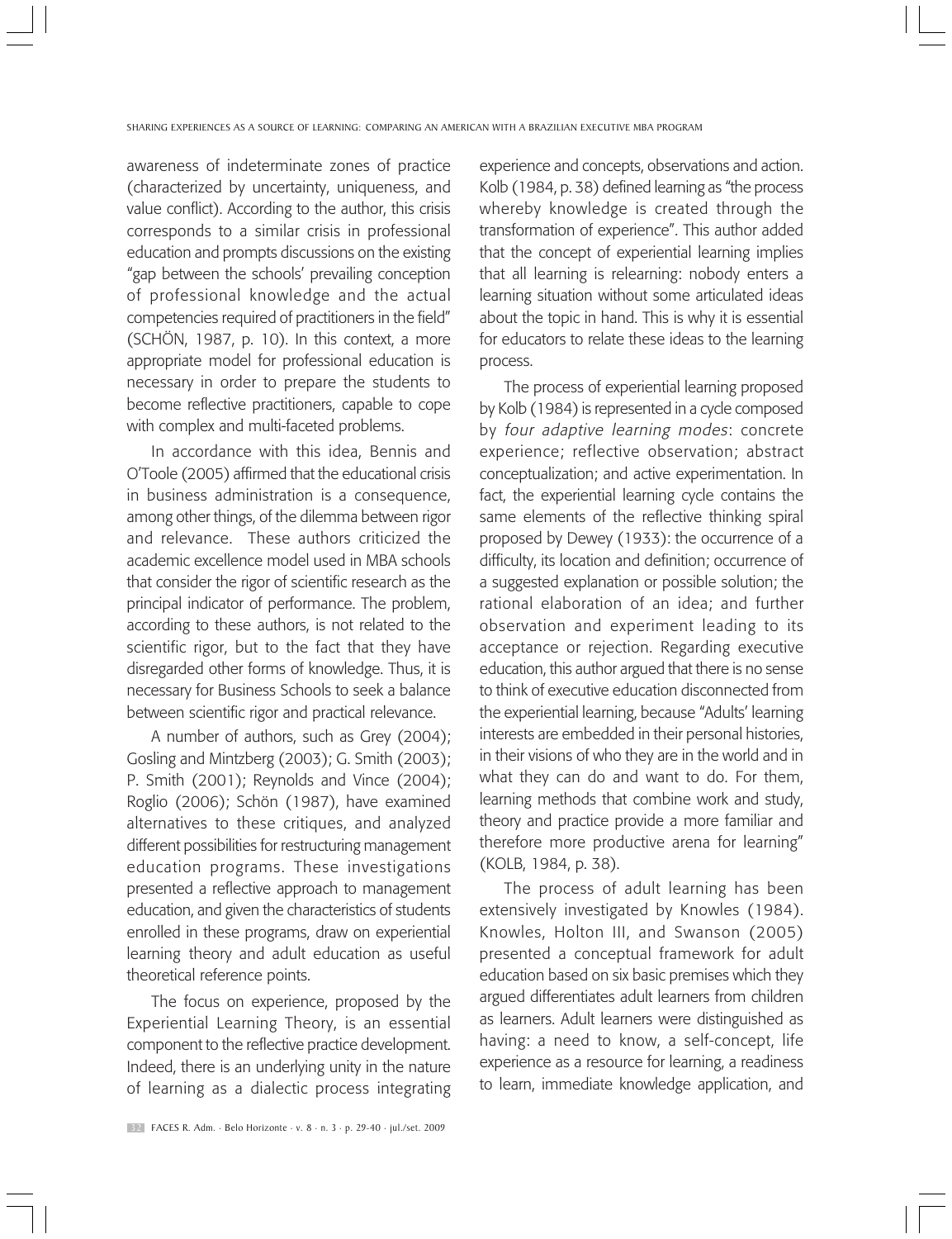internal motivation to learn. Executive Education Programs are particularly well served by adultlearner principles, since executives are usually experienced practitioners with opportunities to apply their knowledge in practice, have responsibility for their own learning, and demonstrate readiness and motivation to learn. These features are critical conditions for facilitating the development of reflective practice, which can be intentionally applied and tested in the executives' decision-making process, facilitating an understanding of its fundamentals, applicability, and consequences.

From the andragogical perspective, the notion of teaching adults is replaced by the idea of helping them to learn. Dewey (1933), addressing this issue, stated that learning is the students' responsibility: only they can learn, for themselves; therefore it is up to them to take the initiative. But the instructor should be their guide, facilitating their learning. He/she needs to draw upon the students' past experiences, expectations, desires, and interests as these will strongly influence their process of reflection and learning.

Actually, the interactions between instructor and students and among students themselves play an essential role in the reflective practice development as interactions foster the students' capability to review mental models and professional practices through inquiry and reflection (LISSAK; ROSS, 1999; MEYERS, 1991; SCHÖN, 1983). Lissack and Ross (1999) affirmed that to learn from others' experiences is to learn from stories. Stories are able to face people with the huge challenges presented by the real world. As a result, storytelling allows others to benefit from shared experiences, as they relate to fact, context and emotion and bring their own interpretation to what they hear or read. Actually, learning happens from interaction.

The importance of developing reflective practice based on social interactions is emphasized by Brookfield (1987), Dewey (1933), Raelin (2002), and Rodgers (2002). In accordance with

#### KARINA DE DÉA ROGLIO

these authors, the process of recognizing and exploring mental models, identifying alternative forms of thinking and action, and self-knowing is more effective in the company of others. The main reason for this, according to Brookfield (1987, p. 25), is that "when we realize that what were perceived as unique tragedies and difficulties are, in fact, shared by many others, there is an immediate reduction of self-doubt". They also understand that solutions found in similar situations may also be appropriate to their problems; in other words, they can bring other perspectives that they had not considered before. In this respect, Raelin (2002, p. 66) stated that "In its public form, reflective practice is associated with learning dialogues. These types of discussions, rather than constituting an exchange of statements of viewpoints, bring to the surface - in the safe presence of trusting peers - the social, political, and emotional data that arise from direct experience with one another. Often these data are precisely those that might be blocking operating effectiveness."

As a consequence of the issues presented so far, some schools of management are attempting to incorporate more reflective experiences in their formal education programs. As research reported above showed, these schools have a worthy resource to do it: students' experiences as a source of learning. To point out options to enhance the process of sharing experiences in Executive MBA Programs, this paper focused on executives' perceptions of learning by sharing experiences; how opportunities for sharing experiences emerge from teamwork; how these opportunities are created by instructors; and structural features that facilitate and instigate students to learn by sharing experiences.

## **METHODOLOGY**

The empirical research was organized in two distinct phases. In the phase 1 - that lasted from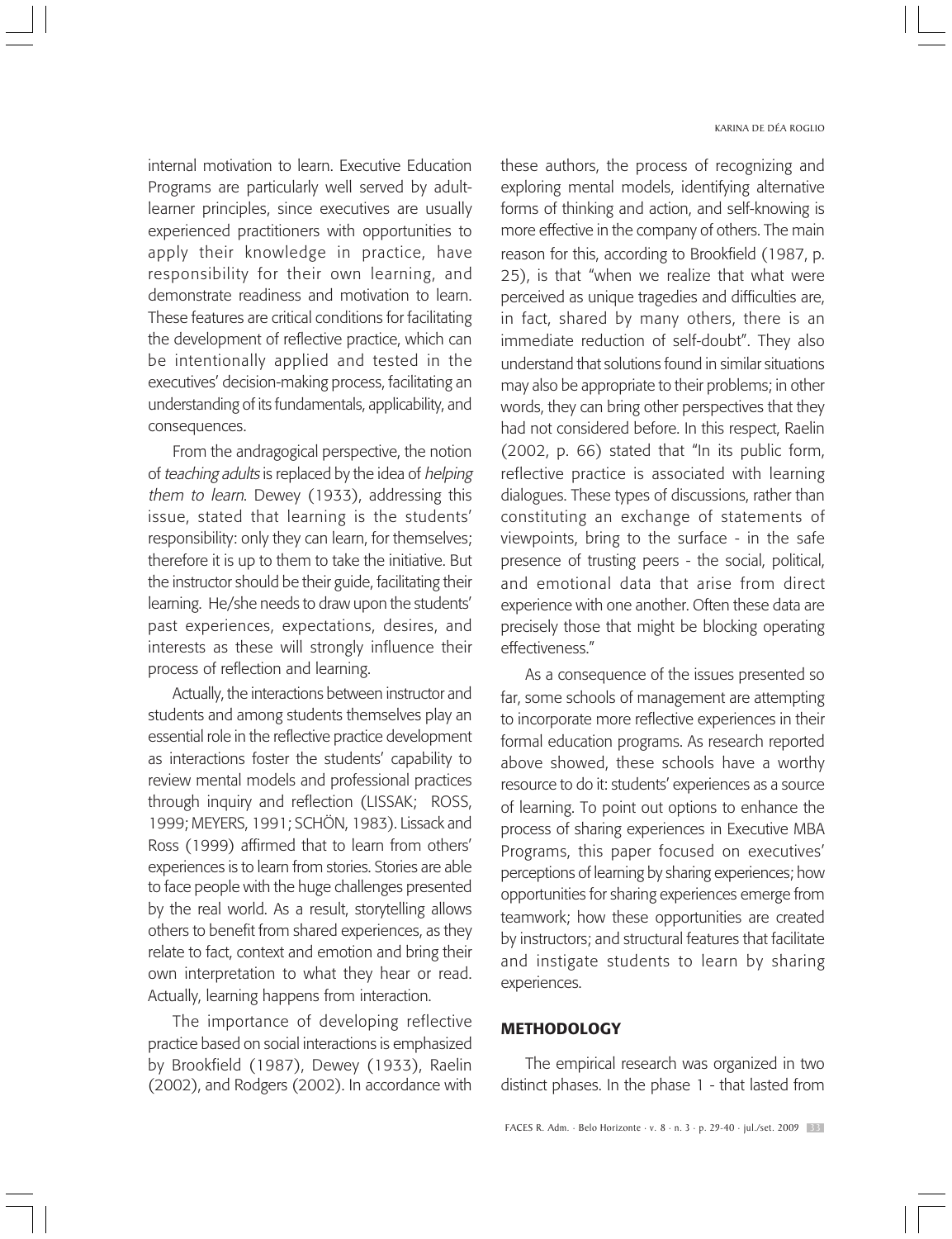April to June 2004 - data were collected through 20 semi-structured interviews with executives enrolled in an American Executive MBA Program ranked among the top five in the world in at least three of the studies carried out by Business Week (rankings published in  $15<sup>th</sup>$  October 2001, 20<sup>th</sup> October 2003 and 24<sup>th</sup> October 2005), Financial Times (rankings published in  $15<sup>th</sup>$  October 2001, 11<sup>th</sup> October 2002, 20<sup>th</sup> October 2003, and 11<sup>th</sup> November 2004), and the Wall Street Journal (published in 23rd October 2008). In the phase 2 - that lasted from August 2007 to October 2008 we made 20 interviews with executives enrolled in an Executive MBA Program in Brazil. In addition to the interviews, we observed some classes, study groups meetings, and informal relationships among executives.

The selection of interviewed executives was based on the purposeful random sampling, described by Patton (2002), as they were chosen randomly among all executives enrolled in the EMBA Programs investigated. Interviews were recorded preserving the identification of the subjects. Each interview lasted 1 hour in average. Some of the executives' statements are quoted in section 5. In these cases, each executive will be referred to by coded letters to maintain a high level of confidentiality.

All data were registered in a research diary that as well as the transcribed interviews, included field notes (data collected from observations, conversations with MBA instructors, administrators and practitioners), and researcher notes (the researcher reflections on the interviews, observations, and related conversations).

Data analysis was based on a phenomenological approach for qualitative data proposed by Minayo (1998). Analysis of the interviews meant checking and cross-checking utterances from different areas of the transcripts against one another to ensure consistency of meaning and categorization. Each individual interview was analyzed using categories stemming

from the literature and the original research interest, but added to these as new categories emerged from the data. Categories that had emerged from individual interviews were then tested against the rest of data. In this way categories common across the interviews, and those which were not, were identified and analyzed.

## **RESULTS: SHARING EXPERIENCES AS A SOURCE OF LEARNING**

In the Executive MBA Programs investigated, it was possible to identify the presence of two basic conditions that, according to Dewey (1933), make an experience valuable for reflective thinking: the interaction with the real world and a continuity that promotes connection among the various experiences lived and shared. The spiral movement between action and reflection, analyzed in the Experiential Learning Theory, was identified in the both programs when executives (1) apply the experiences and concepts addressed in class, study groups, and informal conversations at their professional practice; (2) share their personal and professional experiences; (3) experience the dynamic of learning in teams; (4) analyze real world situations portrayed in case studies; (5) dramatize situations from real life.

Associated with the experiential approach, a key feature of these programs to the development of reflective practice was the students' profile: they were all adult-learners, as defined by Knowles (1984). They all had experience in executive positions, did not suspend their professional career during the program, and had made a personal commitment to obtain an MBA. The fact that executives sustained professional activities while participating in the Executive MBA Program increased opportunities to both put into practice what they had learned and to share concrete experiences of that practice. This is an important element for enhancing the learning process since it enables them to apply both the academic content and concrete experiences shared in the school to their daily activities and to test them out in an expert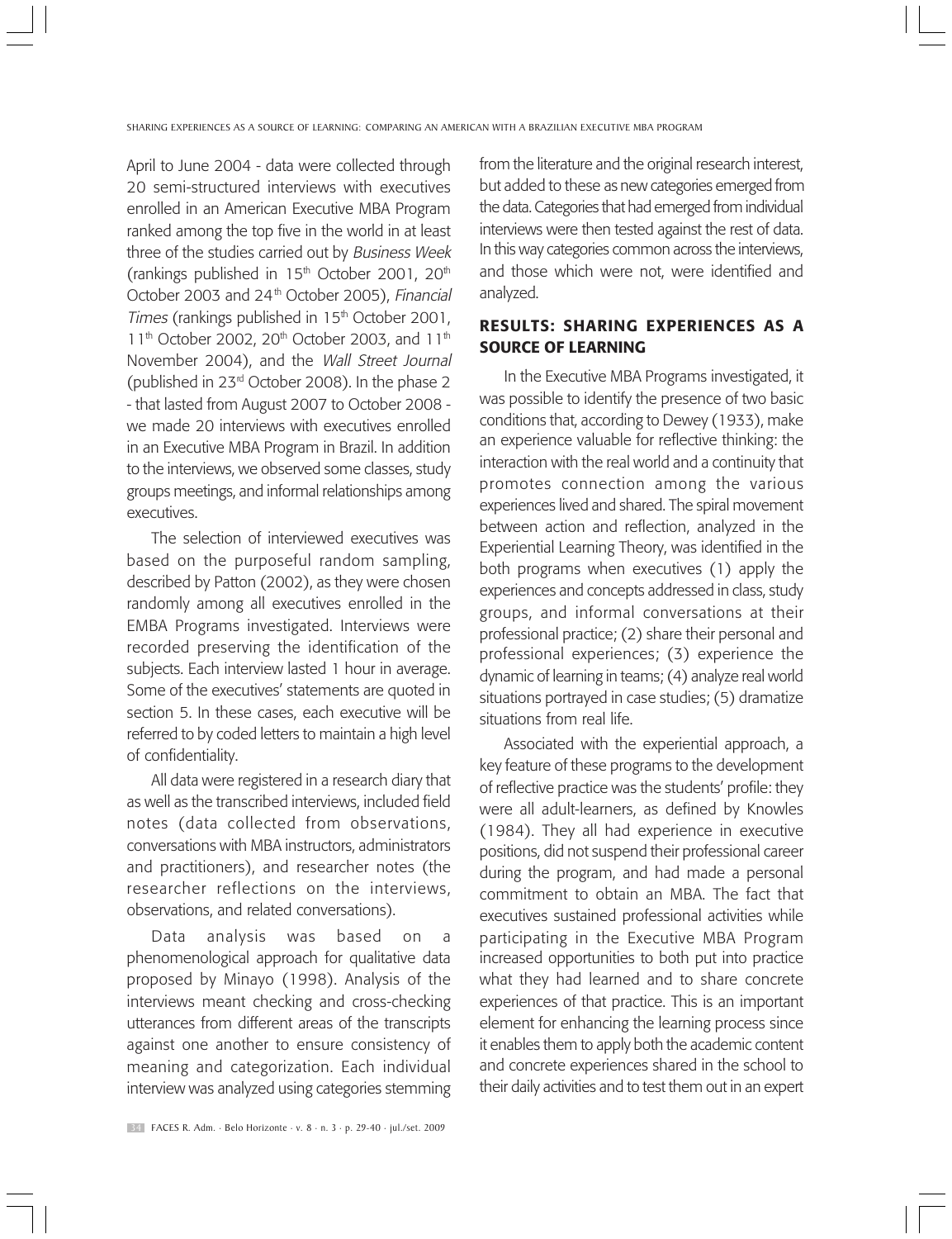community. Many times, they returned to school with new alternatives to be shared and analyzed.

The importance of sustaining professional activities during the Executive MBA was mentioned by all interviewees. Executive M and Executive Lf statements illustrate this position: "If I have had to suspend my career during the EMBA, I would not have the chance to apply theory to real examples or experiences […] Many times I had a chance to discuss new concepts I've learned in the classes in my workplace" (Executive M, personal communication,  $17<sup>th</sup>$  August 2007). According to Executive Lf, "the knowledge we develop during the EMBA has to be applied to our daily activities [...] it is very important to apply knowledge in practice" (Executive Lf, personal communication, 2nd September 2007).

In the programs investigated, executives had a great diversity of experiences and skills, as they work in firms from diverse industries and sizes, as well as private, public and nonprofit organizations. This is important in the way that this diversity encouraged them to reflect on and understand different realities and mental models. Executive Mt reported that many times he draw a check list to analyze his way of doing things based on experiences shared with his classmates.

Regarding the learning process based on sharing experiences, we found significant differences between executives' perceptions and, in particular, the infrastructure provided by schools to support this practice. In the American Executive MBA Program, all participants pondered that the opportunities for sharing experiences along the program were one of the most valuable learning experiences they have ever had. By sharing their experiences, they felt encouraged to reflect on their own thoughts, decisions, and actions. Listening to stories about different mental models and perspectives to face an issue or specific situation contributed to their reflective practice development. Executive D statement illustrates executives' general perceptions on that: "I learned a lot based on their

experiences. They have different experiences than you have, and they share them with you. Thus because of that, whether you're open or not, sometimes it just forces you to look at things in a different way" (Executive D, personal communication, 15<sup>th</sup> May 2004).

According to Executive L, "the fact that here I am able to interact with people with different experiences from mine gives me a completely different way of looking at issues" (Executive L, personal communication, 9<sup>th</sup> May 2004). Executive Ls agreed with these perceptions when she observed that "It is not only from what we learn from the material in class or what the instructor teaches, but what we learn from each other. You are amongst a group of very talented people and you discuss things with them and this creates an environment that makes you wonder why you did not think about this before? Or you get out of the class and decide to think about how you can do that better. I think that definitely, it creates the opportunity to do more reflective thinking" (Executive Ls, personal communication, 1<sup>st</sup> April 2004).

During the American Executive MBA Program, opportunities for sharing experiences were created by interactive situations in classroom, team meetings, as well as in social situations out of the classroom. The way this program is organized and its infrastructure promote interactions studentstudent and student-instructor, both in formal and informal ways. In these interactions, students were motivated to expose and discuss their professional and personal experiences, bringing together theoretical concepts and their own practice.

Executives observed that instructors assumed the role of a coach and stimulated the process of (1) sharing experiences; (2) reflecting on their own decisions; (3) reflecting on others' experiences and decisions; (4) developing new mental models. By doing that, they use a combination of interactive instructional strategies that emphasized theory and practice relationships, such as cases, teamwork, discussions, role playing, and interactive lectures.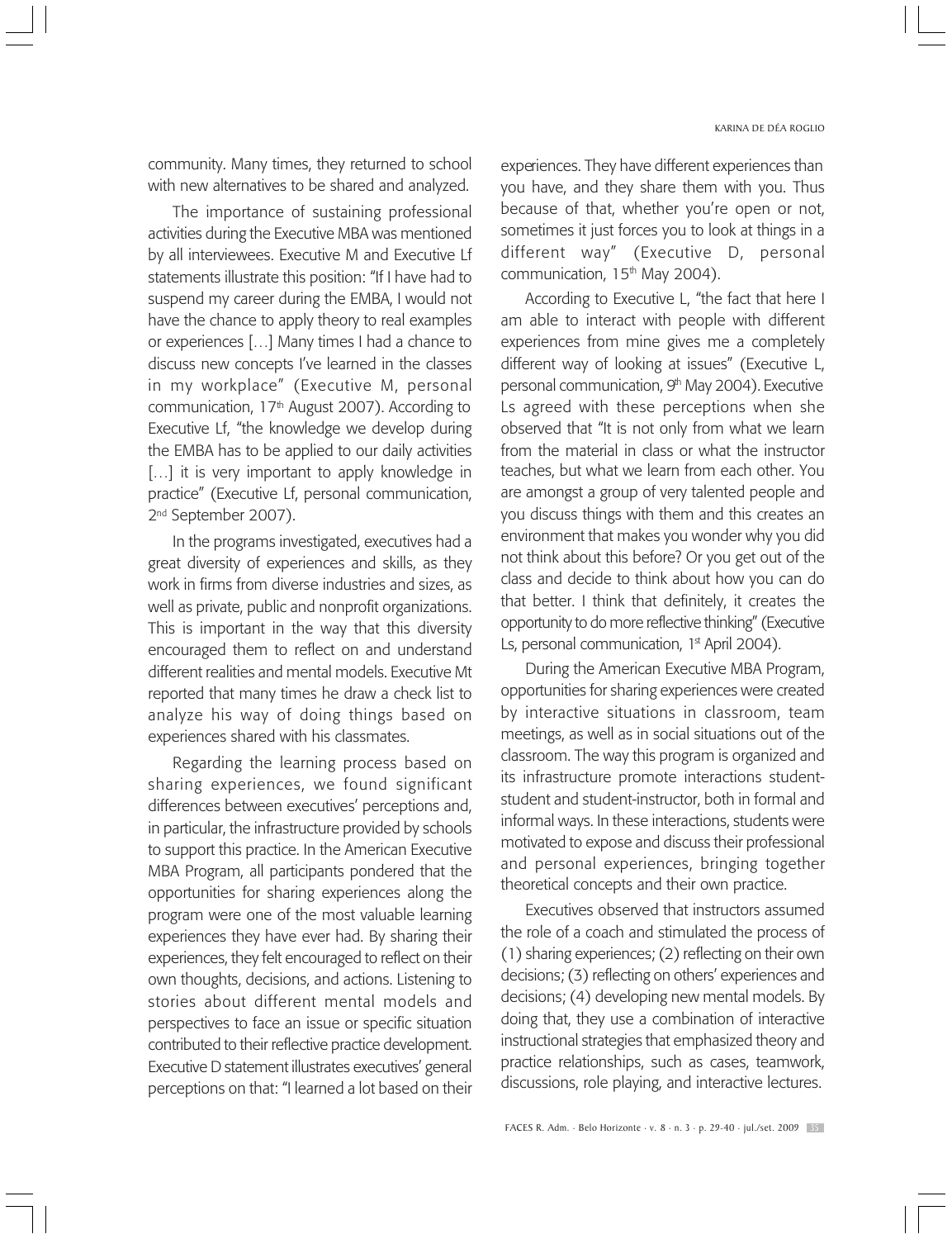Concerning the instructional strategy of teamwork, since the beginning of the American Executive MBA Program students were assigned to specific study teams. These teams were composed by students with diverse backgrounds, experiences, skills, and cultures. Team learning and the diversity of its members provided (1) the learning from different perspectives presented in discussions; (2) the increase of critical thinking skills; (3) an enhancement of their repertoire that will enrich their reflective practice; (4) a practical experience of the complex process of leading and following teams. According to the executives, the emphasis on teamwork provided unique opportunities to learn from other executives' experiences: "We have a good mix of people. You learn in a number of ways, you learn first of all by the fact that you go to a room with a five or six other people for a considerable amount of time, you learn how they deal with problems, you learn how they deal with challenges, you learn how they solve problems. You also learn from their background, they try to create groups where there are distinct areas of expertise, so you will probably learn also from their areas of expertise" (Executive An, personal communication, 21<sup>st</sup> May 2004).

Executive F opinion was that "the study group methodology that is used forces you to think differently, because everybody has different ideas, so you have to listen to the rational for those ideas, and you would be foolish if you are not learning something from that... I think that in an open, nonthreatening environment you can disagree on a case, or a case write-up, or how a negotiation should be handled or how a crisis should be managed without worrying about any sort of repercussions. You know you're going to have a beer after class or whatever and just laugh about it. In a work environment you can't do that, because you're typically going back and forth with your superiors, or maybe your subordinates and you just don't have the flexibility and that freedom to

be open to more different approaches" (Executive F, personal communication, 29<sup>th</sup> April 2004).

In the American Executive MBA Program, executives also had the opportunity to interact with international students by enrolling in (1) a course that takes place in a foreign country, or (2) American Executive MBA Program classes where they interact with students from other countries. These initiatives provided opportunities for learning to "see differently out to reflect differently in". Executive W exemplified how executives perceived this experience: "Here you have gotten an incredible diversity of experience, age, and nationality. In our international experience, I was in a room with a group of eight people and I was the only one that was born in the United States. And to me that was just a delightful experience. Spending a week sharing experiences on a daily basis with a person who was born in Mexico, China, Hong Kong, Germany, Switzerland, and Israel was just a really unique opportunity to share different experiences" (Executive W, personal communication, 27<sup>th</sup> May 2004).

Informal interactions happened during breaks, meals, leisure, social events, and other activities. These interactions gave executives the opportunity to network, share personal and professional experiences, and develop a more systemic view of the corporate world. "The experiences we share in the classroom and outside of the classroom at dinner or having a beer downstairs that is where we learn" (Executive Fa, personal communication,  $12^{th}$  May 004).

In the Brazilian Executive MBA Program, most executives recognized that they learned a lot by sharing experiences with classmates and professors. Executive Sa reported that she have learned a lot about other industries and had a chance to identify opportunities to improve their job: "One thing I believe we will never forget is the experience we've shared with colleagues, specially those who were working in different industries from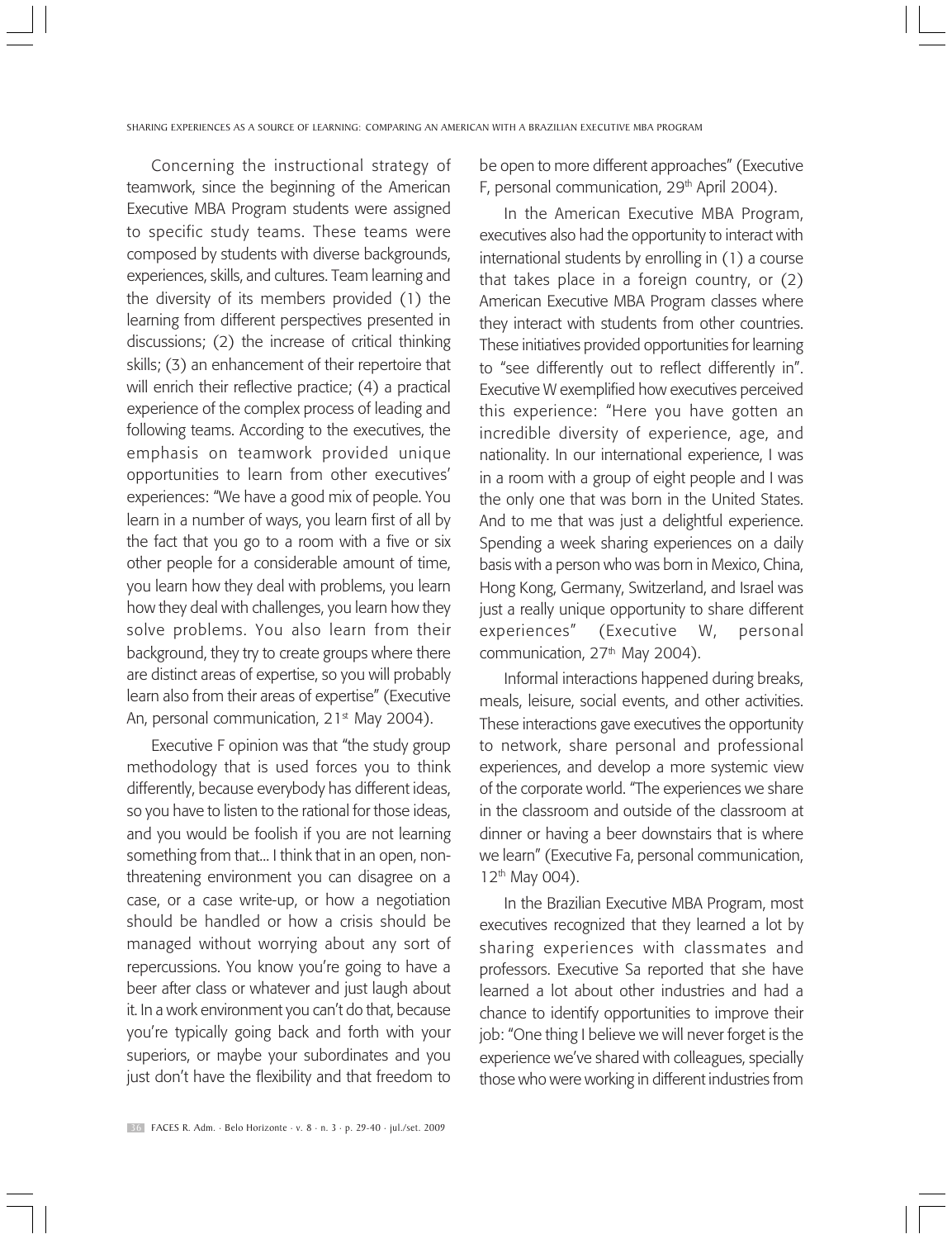ours" (Executive Sa, personal communication, 6<sup>th</sup> November 2007).

Executive Mt utterance exemplified the prevailing perception about this subject among the executives: "Without question! The other classmates helped a lot in my learning process. They helped me to change the way I was looking at many situations" (Executive Mt, personal communication, 19<sup>th</sup> September 2007). Only one interviewee said that he did not learn a lot through this kind of experience: "I was hoping to learn more from my classmates' experiences […] some of them did not want to share or did not have relevant experiences to present" (Executive M, personal communication,  $17<sup>th</sup>$  August 2007).

We detected, though, that Brazilian executives were not as excited about learning by sharing experiences as Americans. One of the reasons is the variation in the infrastructure provided by the schools. In USA almost all executives lived in other cities. As a consequence, the American Program offered all facilities at the same place: accommodations, restaurant, classrooms, meeting rooms, leisure spaces so that all executives had the chance to stay together from Friday (starting at 2 p.m.) to Sunday (at 11 a.m.) or Saturday (at 6 p.m.), depending on the classes' schedule. In Brazil, all executives lived in the same place where the program took place and just were in the school during classes' time (from 7 p.m. to 11 p.m. on Fridays and from 8 a.m. to 12 a.m. on Saturdays). As a consequence, informal interactions (during breaks, meals, leisure, social events, and other activities) for sharing experiences were unusual at the Brazilian school investigated.

Another consequence was that teamwork meetings at the American school also happened during the weekend while students are in the school, and they had special private rooms with a layout and technological devices appropriate to this kind of meeting. In Brazil, executives did not have meeting rooms specially designed for teamwork meetings. Teams worked together at the same

classroom during classes' time, without privacy or any technological support. Also the teamwork's members were defined by students themselves and they were allowed to change teams as they want, which is a totally different process from that used in the USA school, where there was a concern about defining teams composed by students with diverse backgrounds, experiences, skills, and cultures.

Concerning the instructors' role in the classroom, Brazilian executives were not so positive about their ability to instigate the development of reflective practice as the Americans. Most of the interviewed executives observed that instructors with academic as well as professional experiences were those more effective in motivating the development of the reflective practice during the classes. These statements illustrate some opinions about this subject: "One instructors' strength is the practical experience when he/she works. We've had bad theoretical classes with instructors without practical experience" (Executive M, personal communication,  $17<sup>th</sup>$  August 2007). "Not all instructors had practical experiences, so I believe that having a PhD is not enough, the instructor has to know the real life in organizations" (Executive Sa, personal communication, 6<sup>th</sup> November 2007).

Another difference between the programs is that in Brazil executives do not have international experiences. As mentioned before by Executive W, the international experience was just a unique opportunity to see the world through different eyes. The ideas reported in interviews indicated that by sharing experiences with students from all over the world, executives felt encouraged to reflect on their experiences from totally different perspectives. As a result, the program contributed not only to enhance their knowledge on management disciplines, but also to the development of a systemic thinking, new mental models, a creative and critical approach to solve organization problems and the reflective practice. The lack of an international experience is then a significant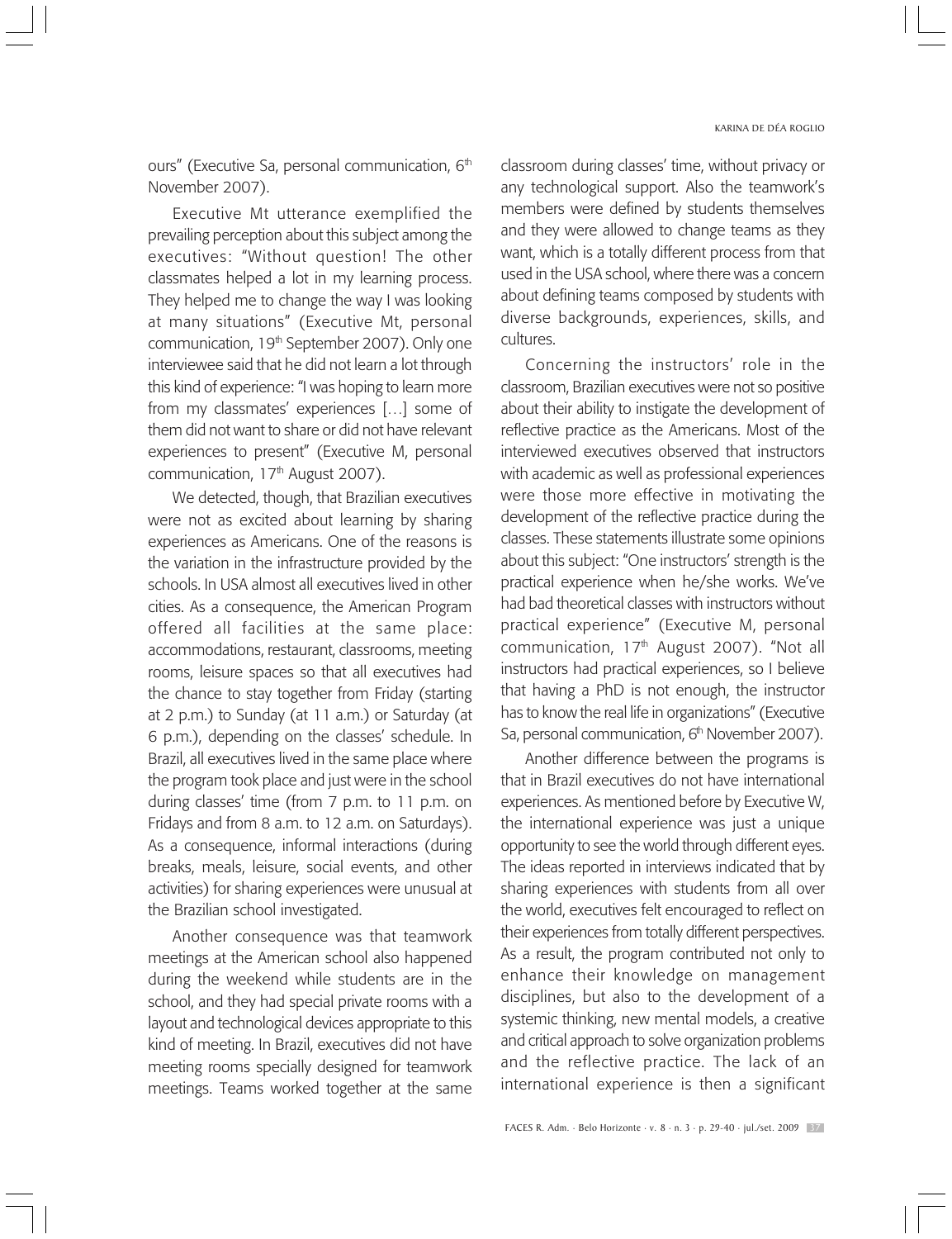weakness of the Brazilian Executive MBA Program investigated.

All differences between the programs identified in this research have an influence in the significance imputed by the interviewees to the process of learning by sharing experiences. They also suggest that Brazilian executives did not have the chance to take a full advantage of this valuable source of learning.

## **CONCLUSIONS**

In order to analyze the influences of sharing experiences to the development of executives' reflective practice, we compared the use of this instructional strategy in two Executive MBA Programs. Considering that executives in command of organizations should develop their reflective practice in order to face challenges presented by the increasing complexity of the society, this study contributed to support the importance of shared experiences to the development of executives' reflective practice.

We recognize that there are significant differences between Executive MBA Programs in USA and Executive MBA Programs in Brazil. One reason of these differences is the consistent experience in designing, organizing, and managing this type of program in USA: the first Executive MBA Program was created at the University of Chicago in 1943, based on the Full-time MBA Program instituted in 1881 by the University of Wharton. At the same time, research carried out regularly by specialized journals repeatedly classifies the American programs at the highest positions in the rankings of world's best Executive MBA Programs. Another reason is the value organizations give to executive education in USA. Most of the executives enrolled in the Executive MBA Program investigated were supported by their companies.

In spite of the differences, we firmly believe that the results presented in this paper can contribute to enhance the effectiveness of Executive MBA Programs in Brazil. The first recommendation is the improvement of the infrastructure, including private spaces specially designed to teamwork and areas planned to encourage informal interactions for sharing experiences. We believe it would be also important to extend the time executives are in the school in order to enhance opportunities for learning by sharing experiences. Concerning the instructors, directors should have the concern to choose instructors with a consistent practical experience associated to a solid academic background. Another recommendation is to give executives the opportunity of having an international experience, so that they could experience the reality of individuals and organizations in other cultures, and create an international network.

The comparison between the Executive MBA Programs investigated in this paper discloses and describes in some detail a design for the development of executives' reflective practice. This design was described in terms of the opportunities for sharing experiences created in teamwork (diversity of members, international initiatives, collective learning); and infrastructure that facilitates and instigates students to learn by sharing experiences (interactions student-student and student-instructor in formal and informal ways). These elements encourage the process of learning by sharing experiences, as well as a systematic and continuous exercise of reflective practice. They should be seriously considered by Management Schools that want to be successful in providing organizations and the society with effective executives. **>**

#### **Recebido em: out. 2008 · Aprovado em: jul. 2009**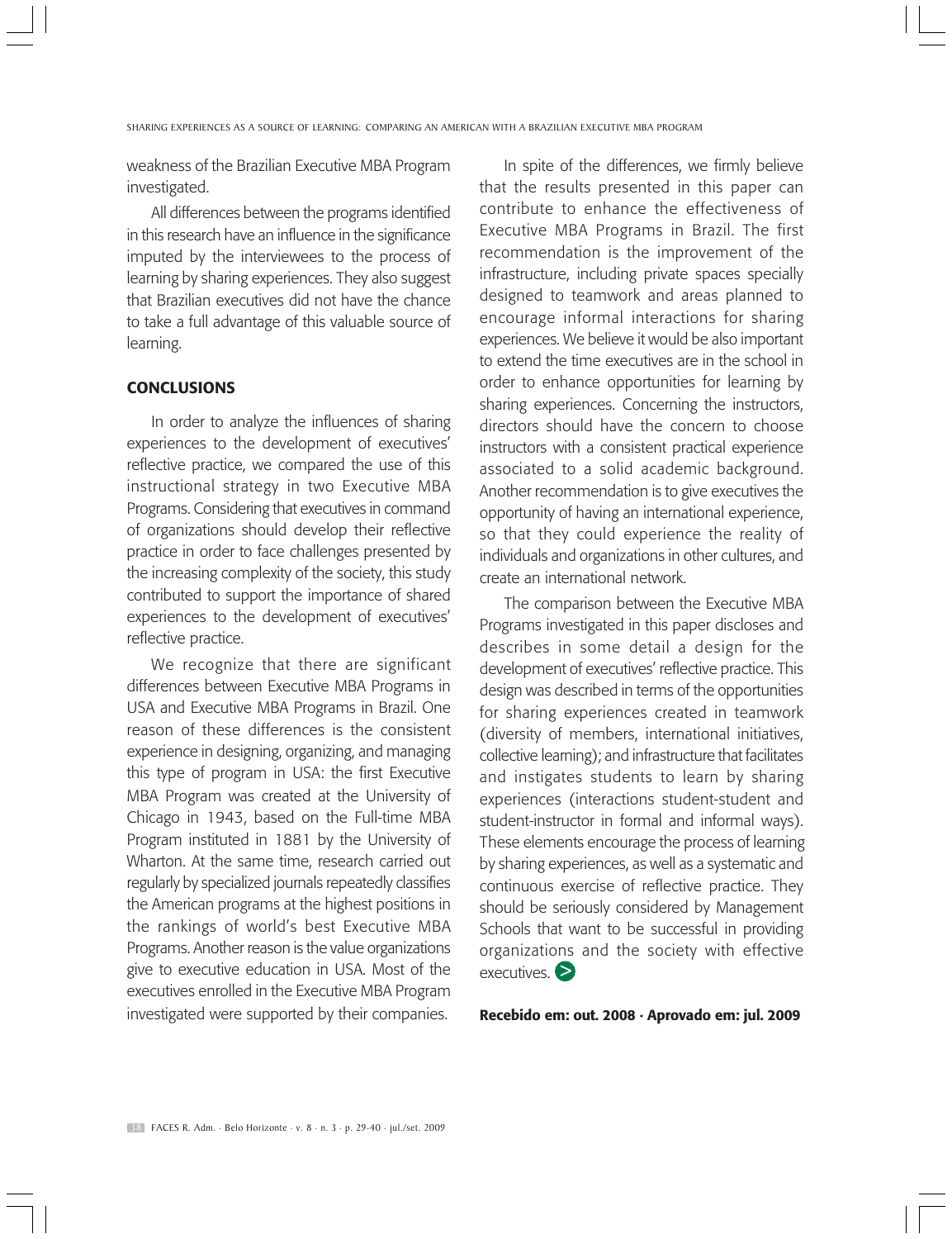KARINA DE DÉA ROGLIO

Karina De Déa Roglio Doutorado em Engenharia de Produção pela Universidade Federal de Santa Catarina Visiting Scholar na Northwestern University - Kellogg School of Management Endereço Pontifícia Universidade Católica do Paraná, Centro de Ciências Sociais Aplicadas. Professora do Programa de Pós-Graduação em Administração Rua Imaculada Conceição, n.º 1155 - Prado Velho Curitiba, PR - Brasil Telefone: (41) 32711261 karina.roglio@pucpr.br

#### **REFERENCES**

ARGYRIS, C. Double-loop learning, teaching, and research. Academy of Management Learning and Education, [S. I.], v. 1, n. 2, p. 206-218, 2002.

BENNIS, W.; O'TOOLE, J. How business schools lost their way. Harvard Business Review,  $[S. 1.]$ , v. 83, n. 5, p. 96-104, 2005.

BROOKFIELD, S. D. Developing critical thinkers: challenging adults to explore alternative ways of thinking and acting. San Francisco: Jossey-Bass Publishers, 1987.

DEWEY, J. How we think: a restatement of the relation of reflective thinking to the educative process. Boston: Heath, 1933.

DRUCKER, P. F. A functioning society: selections from sixty-five years of writing on community, society, and polity. New Brunswick: Transaction Publishers, 2003.

GHOSHAL, S.; ARNZEN, B.; BROWNFIELD, S. A learning alliance between business and business schools: executive education as a platform for partnership. California Management Review, [S. l.], v. 35, n. 1, p. 50-67, 1992.

GHOSHAL, S. Bad management theories are destroying good management practices. Academy of Management Learning & Education, [S. l.], v. 4, n. 1, p. 75-9, 2005.

GOSLING, J.; MINTZBERG, H. The five minds of a manager. Harvard Business Review, [S. l.], v. 81, n. 11, p. 54-64, 2003.

GREY, C. Reinventing business schools: the contribution of critical management education. Academy of Management Learning and Education, [S. l.], v. 3, n. 2, p. 178-186, 2004.

KOLB, D. Experiential learning: experience as the source of learning and development. Englewood Cliffs: Prentice-Hall, 1984.

KNOWLES, M. S. Andragogy in action: applying modern principles of adult learning. San Francisco: Jossey-Bass, 1984.

KNOWLES, M. S.; HOLTON III, E. F.; SWANSON, R. A The adult learner. 6. ed. San Diego: Elsevier, 2005.

LIGHT, G.; COX, R. Learning and teaching in higher education: the reflective professional. London: Sage Publications, 2001.

LISSACK, M.; ROSS, J. The next common sense: mastering corporate complexity through coherence. London: Nicholas Brealey Publishing Limited, 1999.

MEYERS, C. Teaching students to think critically. 5. ed. San Francisco: Jossey Bass, 1991.

MINAYO, M. C. O desafio do

conhecimento: pesquisa qualitativa em saúde. 5. ed. São Paulo: Hucitec. Rio de Janeiro: Abrasco, 1998.

MINTZBERG, H. Mintzberg on management: inside our strange world of organizations. New Work: The Free Press, 1989.

MORGAN, G.; SMIRCICH, L. The case for qualitative research. **Academy of** Management Review, [S. l.], v. 5, n. 4, p. 491-500, 1980.

PATTON, M. Q. Qualitative research Et evaluation methods. 3. ed. Thousand Oaks: Sage Publications, 2002.

RAELIN, J. A. I don't have time to think! versus the art of reflective practice. Reflections,  $[S. 1.]$ , v. 4, n. 1, p. 66-79, 2002.

RAELIN, J. A.; COGHLAN, D. Developing managers as learners and researchers: using action learning and action research. Journal of Management Education, [S. l.], v. 30, n. 5, p. 670-689, 2006.

REYNOLDS, M.; VINCE, R. Critical Management education and actionbased learning: synergies and contradictions. Academy of Management Learning and Education, [S. l.], v. 3, n. 4, p. 442-456, 2004.

RODGERS, C. Defining reflection: another look at John Dewey and